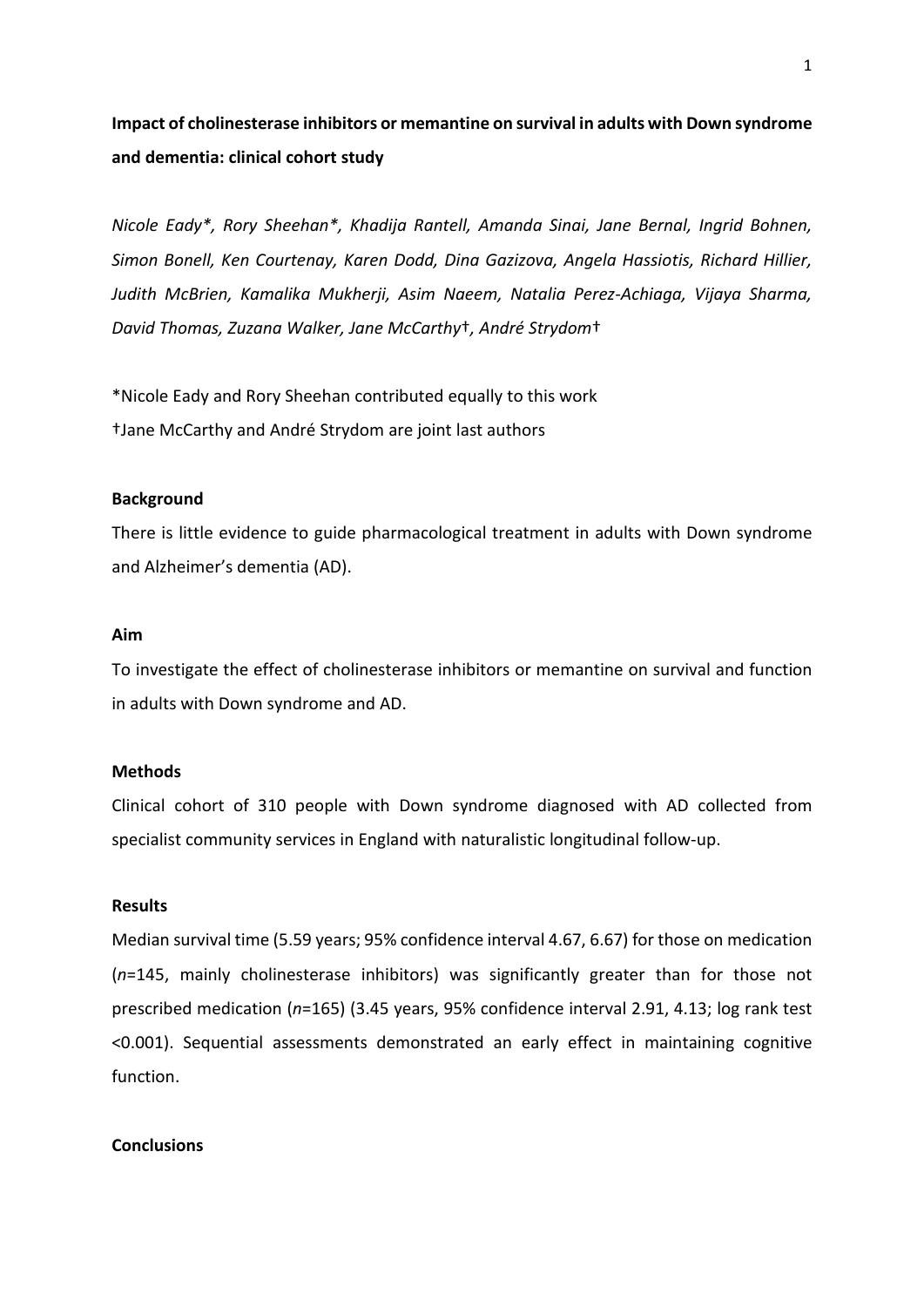Cholinesterase inhibitors appear to offer benefit in people with Down syndrome and AD that is comparable to sporadic AD; a trial to test the effect of earlier treatment (prodromal AD) in Down syndrome may be indicated.

# **Declaration of interest**

Dr Strydom reports consulting for Ono Pharmaceuticals, outside the submitted work. Dr Walker reports receiving a consultancy fee and grant from GE Healthcare, outside the submitted work.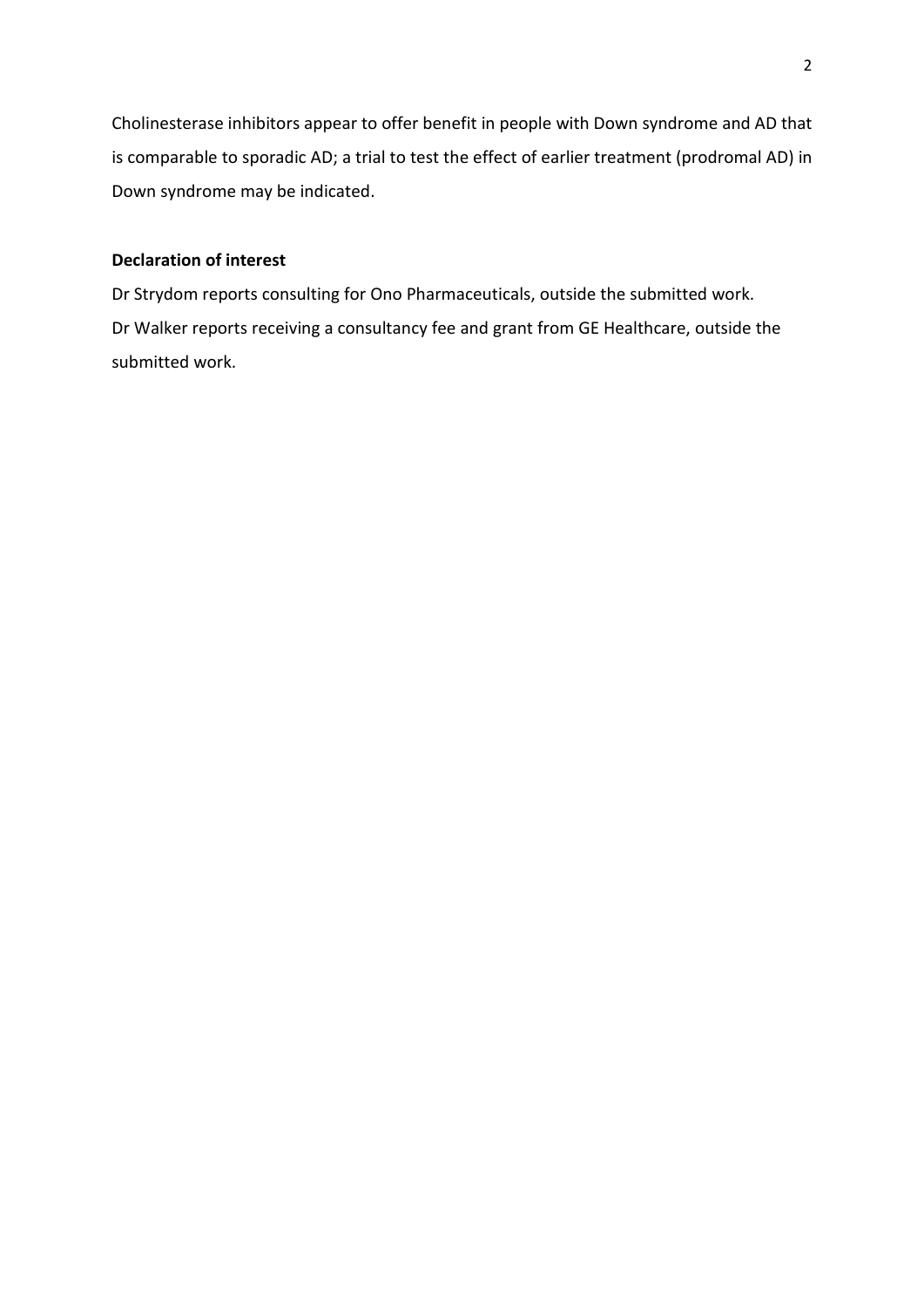# **Impact of cholinesterase inhibitors or memantine on survival in adults with Down syndrome and dementia: clinical cohort study**

*Nicole Eady\*, Rory Sheehan\*, Khadija Rantell, Amanda Sinai, Jane Bernal, Ingrid Bohnen, Simon Bonell, Ken Courtenay, Karen Dodd, Dina Gazizova, Angela Hassiotis, Richard Hillier, Judith McBrien, Kamalika Mukherji, Asim Naeem, Natalia Perez-Achiaga, Vijaya Sharma, David Thomas, Zuzana Walker, Jane McCarthy*†*, André Strydom*†

\*Nicole Eady and Rory Sheehan contributed equally to this work †Jane McCarthy and André Strydom are joint last authors

## **Introduction**

The life expectancy of people with Down syndrome has increased greatly over the past several decades and many people with the condition now live into older age. $1,2$  People with Down syndrome have a higher risk of developing Alzheimer's dementia (AD) than the general population.<sup>3</sup> There is good evidence that cholinesterase inhibitors (donepezil, rivastigmine, or galantamine) and memantine, a non-competitive NMDA-receptor antagonist, can improve cognitive function and behaviour in non-intellectually disabled people with  $AD<sup>4,5</sup>$  however people with Down syndrome have been excluded from most trials of anti-dementia drugs and the evidence that they are effective in this group remains inconclusive.  $6-9$ 

The aim of this study is to determine the effect of cholinesterase inhibitors or memantine on survival and cognitive and adaptive function in a large clinical cohort of people with Down syndrome and AD.

## **Methods**

## *Data source*

Data were obtained from the Aging with Down Syndrome and Intellectual Disability (ADSID) database, a research database conceived following the regular meetings of a regional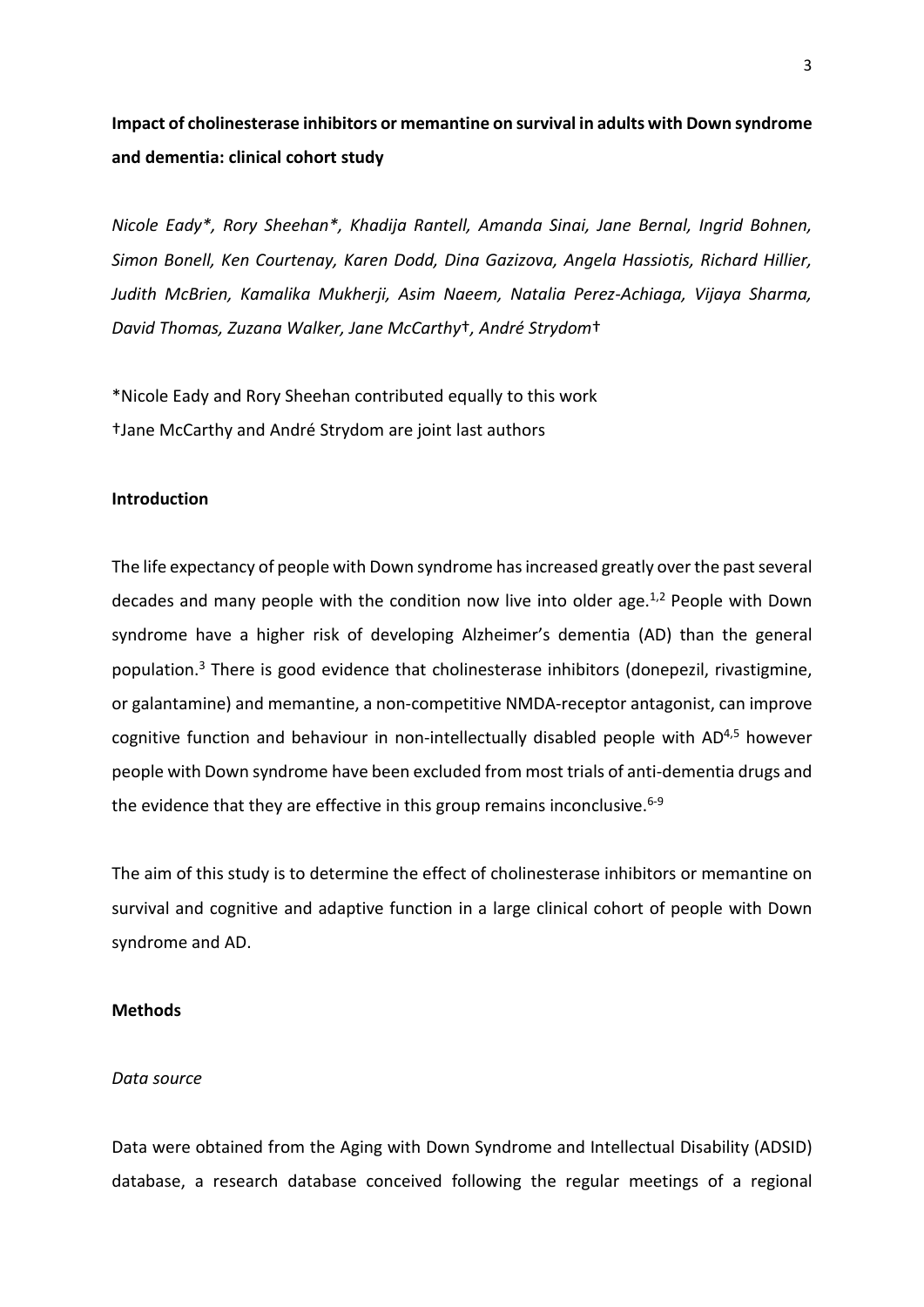Dementia in Intellectual Disability special interest group. <sup>10</sup> The ADSID database contains the clinical information of over one thousand adults with intellectual disability who have been assessed in specialist memory clinics for adults with intellectual disability. Data were collected by the authorsfrom the clinical records held by Psychiatry of Intellectual Disability community teams across London and the south of England. Demographic and clinical details were extracted from the patient notes, pseudonymised at source, and added to the database which is held securely at University College London. Data include, degree and aetiology of intellectual disability, physical and psychiatric co-morbidities (with a particular emphasis on those that are common in people with Down syndrome and those that are related to cognitive functioning such as thyroid disorder, past or current history of depression, epilepsy, and sensory impairment), and psychotropic drug prescription. Dates of clinical assessments and the results of standardized cognitive tests are also recorded. Many of those included have been under regular clinic follow-up contribute data from several sequential assessments. Date and cause of death is recorded, where applicable. The database contains information from clinical assessments conducted between 2000 and 2013, when the research database was superseded.

## *Ethics*

Ethical approval for use of the ADSID database in research studies was obtained from the Newcastle and North Tyneside 1 Research Ethics Committee (reference 10/H0906/30). Special permission was received from the National Information Governance Board for Health and Social Care Ethics and Confidentiality Committee to process patient identifiable information at source without consent (reference ECC 5-04(h)/2010). The Caldicott Guardian of organisations providing information authorized data collection and transfer of pseudonymised data.

#### *Study participants*

We included all people in the ADSID database with Down syndrome and a diagnosis of AD made after January 2000. Data collection finished in 2013. A record of Down syndrome in the person's clinical notes or results of genetic tests indicating Down syndrome was taken as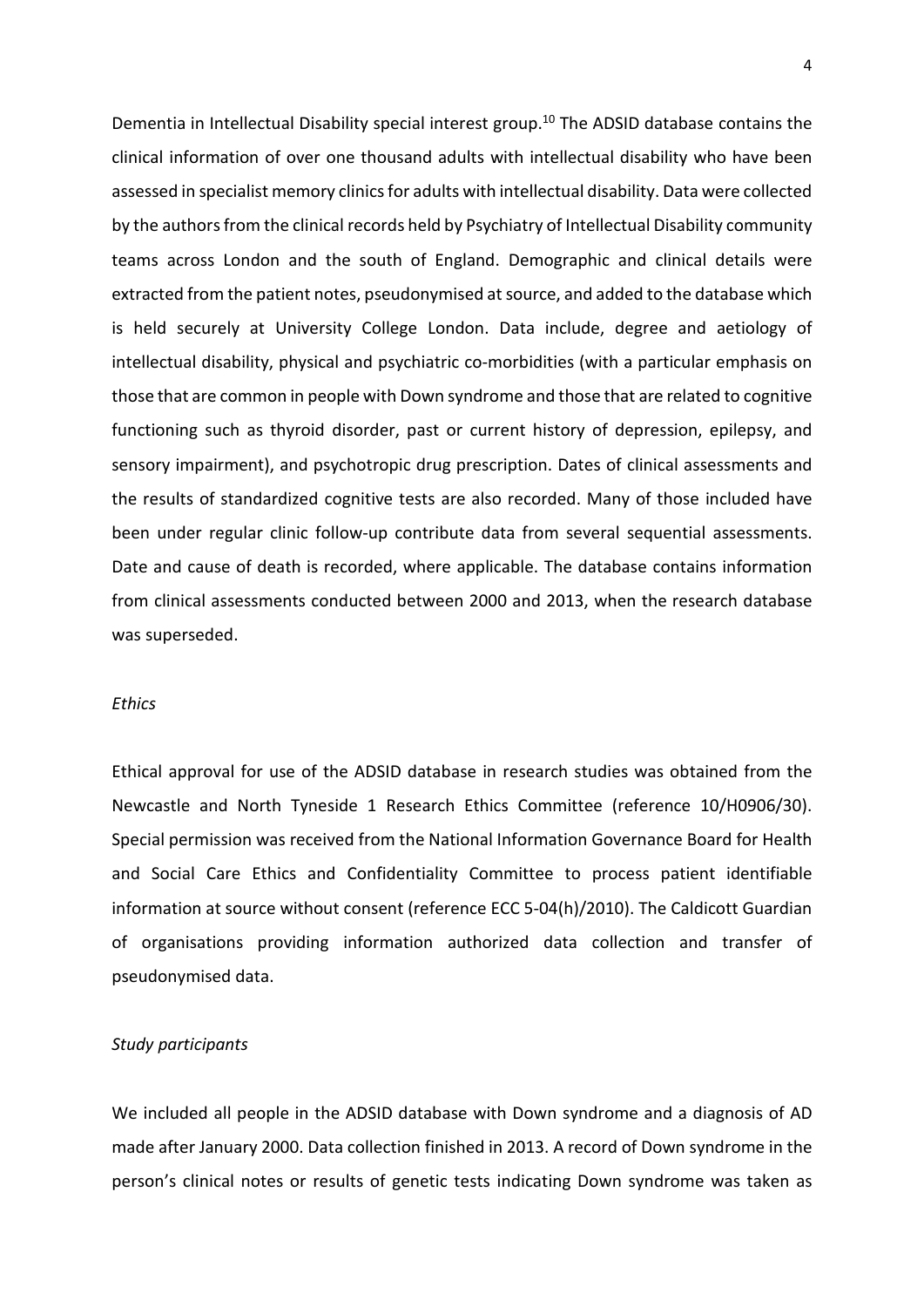evidence of the condition. The diagnosis of dementia was made by the person's own clinical team and the assessment process was determined by local protocols, as there is no agreed standard for dementia assessment in Down syndrome. In line with current best practice guidance, diagnostic assessments were expected to have been undertaken by an experienced clinician and to include medical history, neuropsychiatric assessment, and physical and mental state examination, and exclusion of other causes of decline.<sup>11</sup> If there was uncertainty about the diagnosis of Down syndrome or AD the participant was excluded from the study. We collected a minimum data set for each participant and excluded those for whom insufficient data were available.

The cohort was divided into groups based on prescription of medication for dementia, first into those who had been prescribed medication and those who had not, then by medication class and drug prescribed. A separate category was created for individuals who had been prescribed both cholinesterase inhibitors and memantine. The dates of starting, stopping, and switching medication were recorded, where available. Where the date of starting medication was not known, the date of dementia diagnosis was considered the most likely date of prescription and used as a proxy.

## *Outcomes and measures*

The Dementia Questionnaire for People with Learning Disabilities (DLD) was used to measure baseline and changes in cognitive and adaptive function.<sup>12</sup> The DLD is a routinely-used standardised informant-based questionnaire consisting of 50 items grouped into 8 categories which the informant is asked to rate on a linear scale based on observations made over the preceding 6 months. Completing the DLD yields two sub-scores; a sum of cognitive scores (SCS, covering memory and orientation); a sum of social scores (SSS, covering aspects of behaviour and adaptive function). Higher scores indicate more severe impairment. The DLD is a sensitive tool in tracking changes over time in people with Down syndrome and cognitive decline, and is recommended as a tool to supplement clinical assessment in people with intellectual disability in the National Institute for Health and Care Excellence dementia pathway. 13-15 Baseline score was defined as the DLD at the point of diagnosis (or the last recorded DLD prior to diagnosis), 1<sup>st</sup> assessment and 2<sup>nd</sup> assessment DLD scores were the first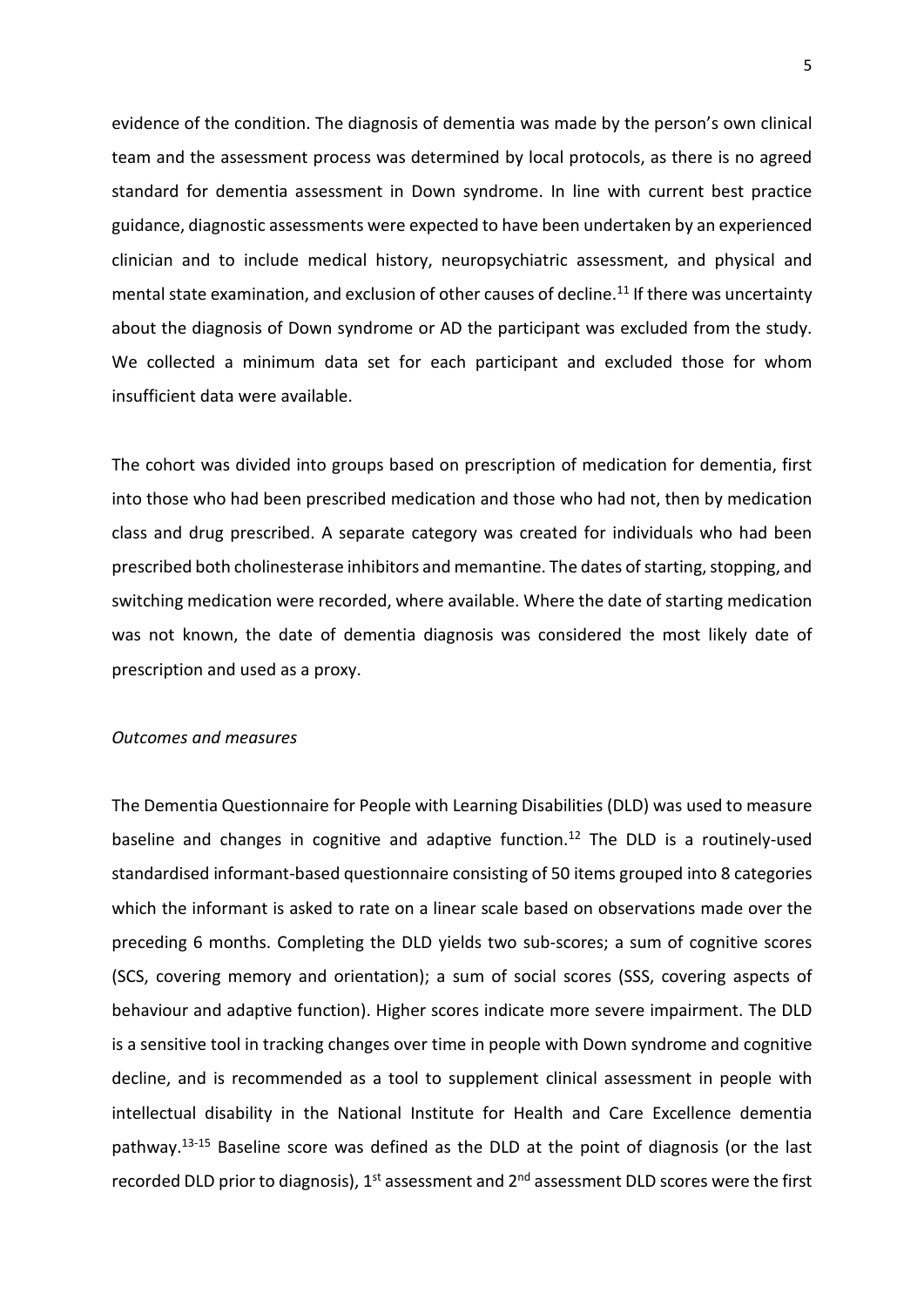and second subsequent clinical assessments after a diagnosis of dementia, which occurred at variable times after diagnosis based on local clinical policies and individual need. Clinicians were also asked to rate cases as early, middle, or late stage dementia based on the overall clinical picture and their clinical judgement.

Where available, the latest recorded DLD score prior to (or at) dementia diagnosis and the DLD scores at first and second follow-up appointments after the diagnosis were compared between those prescribed and not prescribed acetylcholinesterase inhibitors or memantine.

#### *Statistical analysis*

Numerical data were summarised using mean, standard deviation or median and range depending on data distribution. Categorical data were summarised using count and percentages. We carried out simple analyses using the independent t-test or Mann-Whitney U test, and Chi-square test to compare the groups defined by dementia medication status. We used multivariable linear regression to assess the difference in DLD score between the groups, adjusting for pre-treatment values.<sup>16</sup>

The primary outcome measure was death. Survival time was defined as the time in years between the date of diagnosis of AD and the date of death. Participants were censored if they were alive or dead with no known date of death. We used the Kaplan-Meier method to estimate the median survival times. Survival time was defined asthe time between dementia diagnosis and last assessment or date of death. Participants who were alive were censored at the date of the last clinic assessment. Participants who died were censored at the date of death. We censored the small number of participants who had died but for whom date of death was missing, at the date of the last clinic assessment. We used log-rank rank tests to evaluate the evaluate the survival distributions of different groups(anti-dementia medication status and medication class).<sup>17</sup>

We examined the effect of the following pre-defined set of potential confounding variables on survival: age at dementia diagnosis; sex; degree of intellectual disability; antipsychotic use; past history of depression (recorded diagnosis or prescription of anti-depressant medication);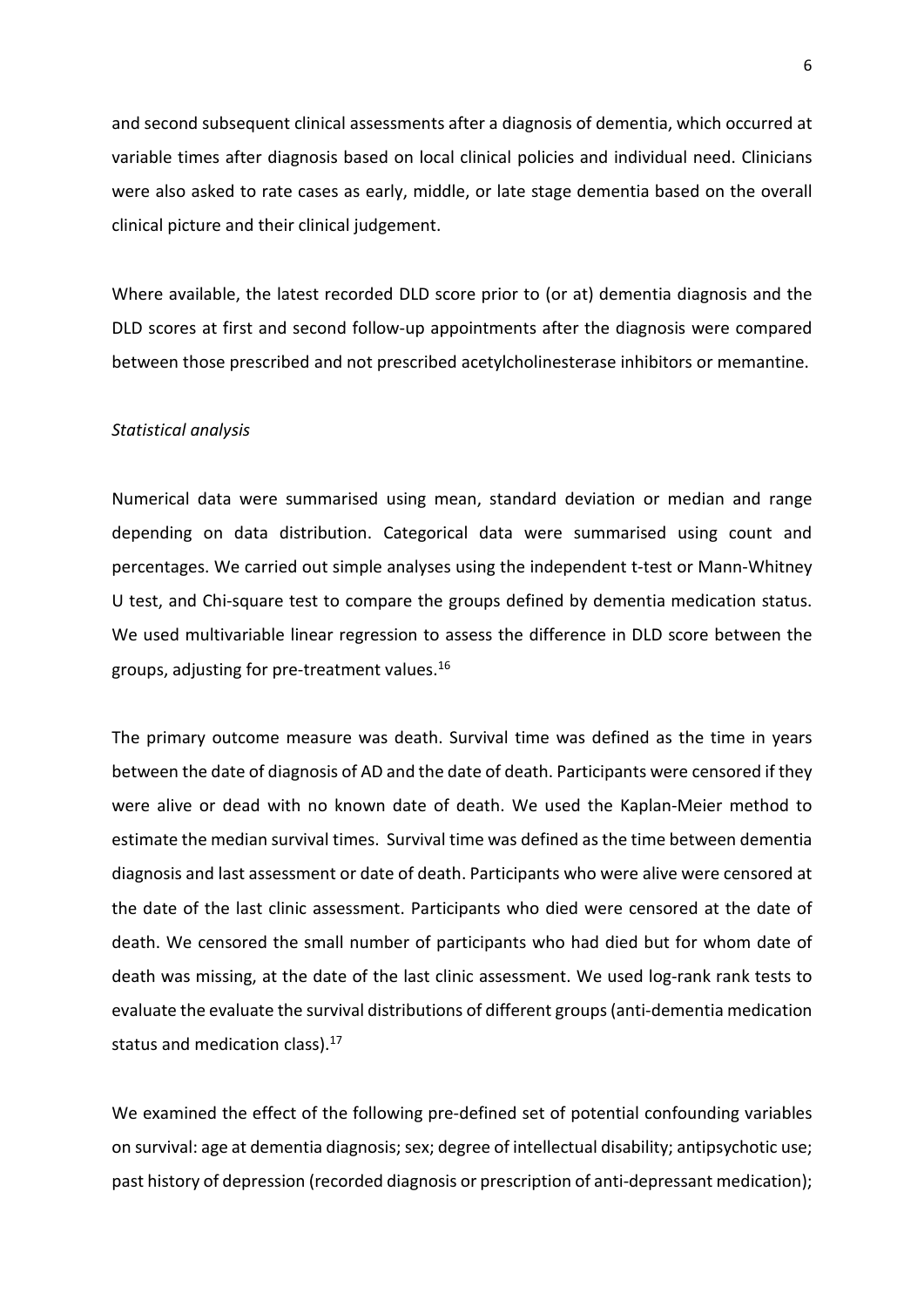current or past history of thyroid disease (recorded diagnosis or prescription of thyroidspecific medication); history of epilepsy preceding dementia diagnosis; and vision or hearing impairment. Factors associated with death were analysed with Cox's proportional hazard model.<sup>18</sup> We used 20% as the threshold for statistical significance in the univariable analysis to identify the variables that indicate a reasonable degree of association with the outcome and which were then added to the multivariable model.<sup>19</sup> We also used the backward elimination selection procedure with a 20% significance level to verify the stability of the variable selection process.<sup>20</sup> The final multivariable model included site, age at dementia diagnosis, sex, and degree of intellectual disability. We tested the validity of the proportional hazard assumption by plotting log-minus-log survival curves and carrying out Schoenfeld tests.<sup>18</sup>

Statistical analyses were performed using Stata V.13 (StataCorp LP, College Station, Texas, USA). No formal sample size calculation was carried out. It is recommended that at least 10 events per estimated parameter are required in order to avoid the problem of overfitting, which can arise if the model contains fewer events compared with the number of variables in Cox regression model.<sup>18</sup> Missing data were not imputed.

# **Results**

Data were collected from 18 Psychiatry of Intellectual Disability clinical teams across 4 broad geographic regions. Three-hundred and ten individuals with Down syndrome and dementia were included (174 male (56.1%)). Approximately one-third (35.2%) of the cohort had mildmoderate intellectual disability (intelligence quotient range 35-69), one-third (33.2%) had severe-profound intellectual disability (intelligence quotient <35), and the degree of intellectual disability was not recorded in the remainder (31.6%).

## *Descriptive characteristics of study participants*

145 (47%) of the study participants were prescribed anti-dementia medication and 165 (53%) were not prescribed such medication (Table 1). Those prescribed anti-dementia medication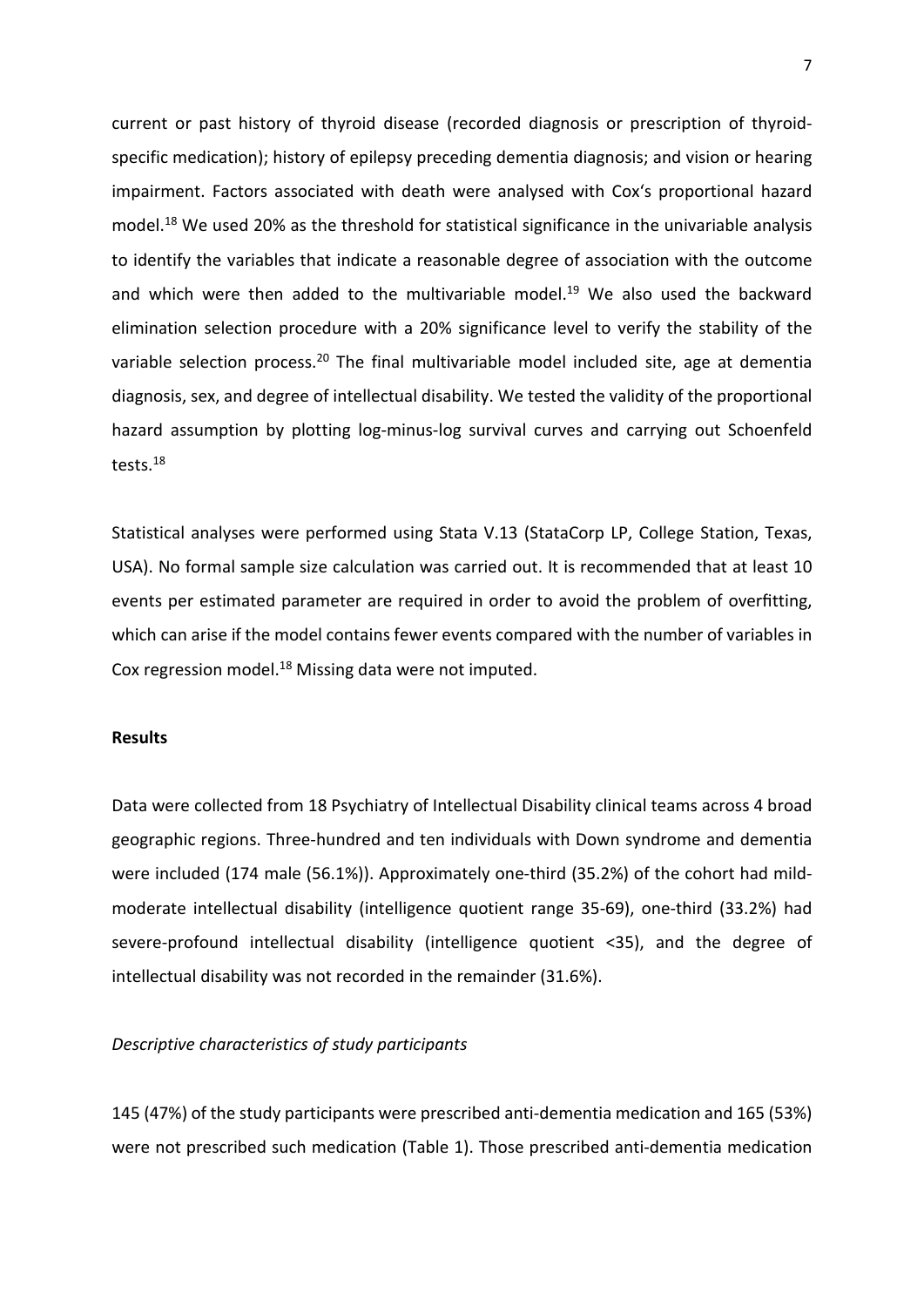were younger at diagnosis (53.8 years vs. 56.6 years, p=0.0003) and a greater proportion had mild-moderate intellectual disability (p<0.0001).

Total DLD Score, SCS, and the SSS at diagnosis, were significantly higher in the group not prescribed medication, indicating that this group had more severe symptoms of dementia at diagnosis. A greater proportion of those prescribed anti-dementia drugs were assessed as having early dementia by clinicians, and a greater proportion in the non-prescribed group had middle or late dementia, although the differences in these proportions were not statistically significant.

There was no significant difference in gender or rates of measured co-morbidities between those prescribed and not prescribed anti-dementia medication.

#### [TABLE 1 near here]

#### *Impact of acetylcholinesterase inhibitors or memantine on survival*

The Kaplan-Meier survival curves following diagnosis of dementia for those prescribed and not prescribed anti-dementia drugs show a significant difference in survival time between those prescribed and not prescribed anti-dementia medication (Figure 1a). Median survival time on any anti-dementia drug was 5.59 years (95% confidence interval 4.67 to 6.67) whilst median survival time of those not prescribed any anti-dementia drug was 3.45 years (95% confidence interval 2.91 to 4.13; log-rank test p<0.0001). Prescription of cholinesterase inhibitors, either alone or in combination with memantine, conferred a survival advantage; median survival time for those prescribed an acetylcholinesterase inhibitor was 6.15 years (95% confidence interval 4.44 to .), and median survival time of those people prescribed both memantine and an acetylcholinesterase inhibitor was 5.31 years (95% confidence interval 3.65 to 6.10). In contrast, median survival time on no medication was 3.45 years (95% confidence interval 2.91 to 4.13; log-rank test p=0.0001) (Figure 1b).

#### [FIGURES 1a AND 1b NEAR HERE]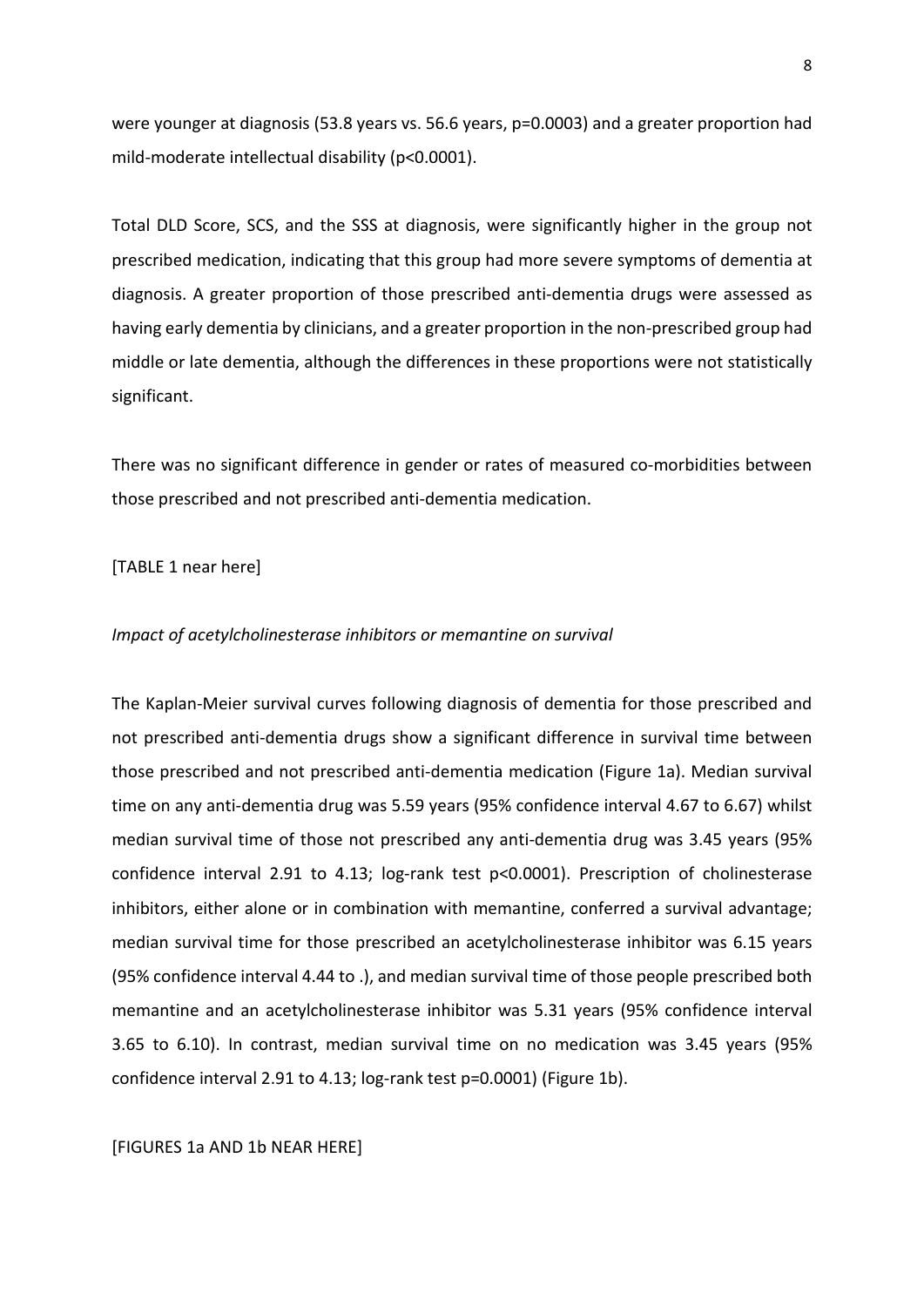Factors that conferred a higher hazard of death during the observation period were, increased age at diagnosis, more severe intellectual disability, and having pre-existing epilepsy (supplementary data table 1). These were entered into a multivariable Cox regression (with region and sex as fixed factors) to investigate the effect of different variables on survival after a diagnosis of dementia (Table 2).

Those who were prescribed anti-dementia medication had a lower risk of death than those who were not prescribed anti-dementia medication, but this association was not statistically significant after accounting for confounding variables (adjusted hazard ratio 0.65, 95% confidence interval 0.32 to 1.32, *p*=0.235). There were no statistically significant differences between different classes of anti-dementia medication, although prescription of cholinesterase inhibitors (either alone or in combination with memantine) was consistently associated with a lower hazard ratio of death than prescription of memantine alone. There was no difference in hazard ratio of death between the different cholinesterase inhibitors. We conducted a sensitivity analysis where the regression model did not include level of intellectual disability as this variable included a high degree of missing data; in this analysis (including 254 people) the adjusted hazard ratio of death for those prescribed anti-dementia medication was 0.45 (95% confidence interval 0.25 to 0.82, *p*=0.009).

# [TABLE 2 NEAR HERE]

#### *DLD score*

The median time between the baseline and first assessment after diagnosis was 191 days (6.1 months; inter-quartile range 139-303 days) and between first and second assessments was 183 days (5.9 months; inter-quartile range 166-233 days). The cognitive score (SCS) was significantly lower in the group that received medication at first follow-up assessment (indicating better cognitive functioning); this advantage was lost by the time of the second follow-up appointment. The sum of social scores (SSS, indicating functional abilities) showed no differences between the groups (table 3).

# [TABLE 3 NEAR HERE]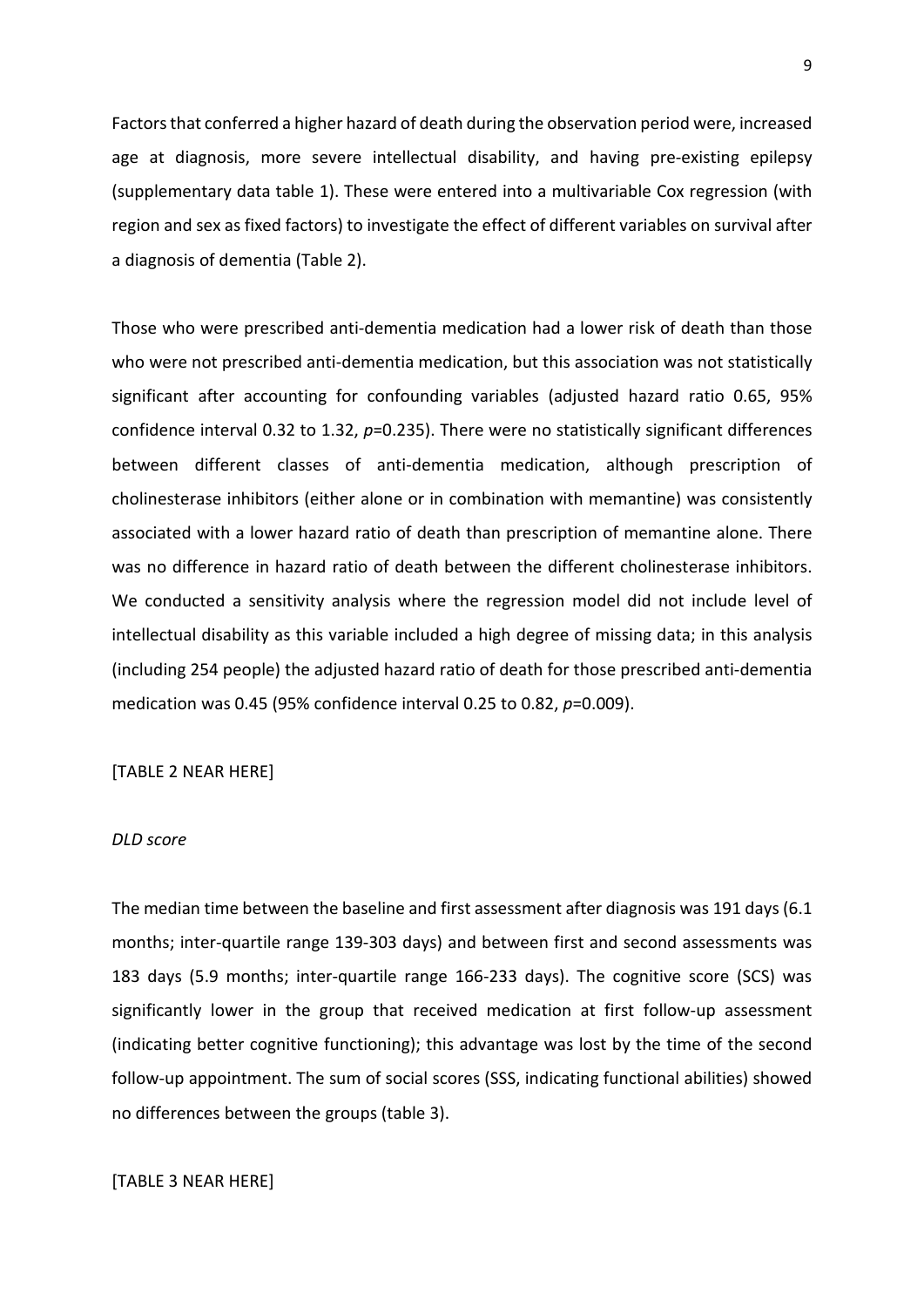## **Discussion**

#### *Summary of results*

This observational study is the first to investigate survival of people with Down syndrome and AD who were prescribed cholinesterase inhibitors and/or memantine. Survival analysis demonstrates an advantage in patients prescribed medication over patients who were not prescribed medication for AD, however when we accounted for the effect of confounders in a Cox regression model, the effect of anti-dementia medication prescription on survival was mitigated and became non-significant.

There was a trend in adjusted analyses for a survival advantage in those prescribed cholinesterase inhibitors compared to prescribed memantine alone, who had a tendency to die sooner, although this finding needs to be interpreted with caution given the small number of people in the analysis. There were no significant differences between the different cholinesterase inhibitors (donepezil, galantamine, and rivastigmine). Performing a sensitivity analysis which excluded degree of intellectual disability from the model enabled a larger sample size to explore the effect of missing data, although at the expense of removing a factor likely to influence survival, and in this analysis the positive effect of anti-dementia drugs on survival time was significant.

We considered the potential symptomatic benefit of cholinesterase inhibitors and memantine using the DLD, a validated carer-rated measure of function over several domains. The cognitive subscale of the DLD, covering short-term memory, long-term memory, and orientation, showed a significantly difference at the first follow-up assessment (on average 6 months after the baseline) in favour of those prescribed medication. This difference was not mirrored by differences in the social (behaviour) subscale and had been lost by the second follow-up assessment (on average 12 months after baseline).

There were conspicuous differences in rates of prescribing between the four regions from which data were collected. Some of these differences may be accounted for by the different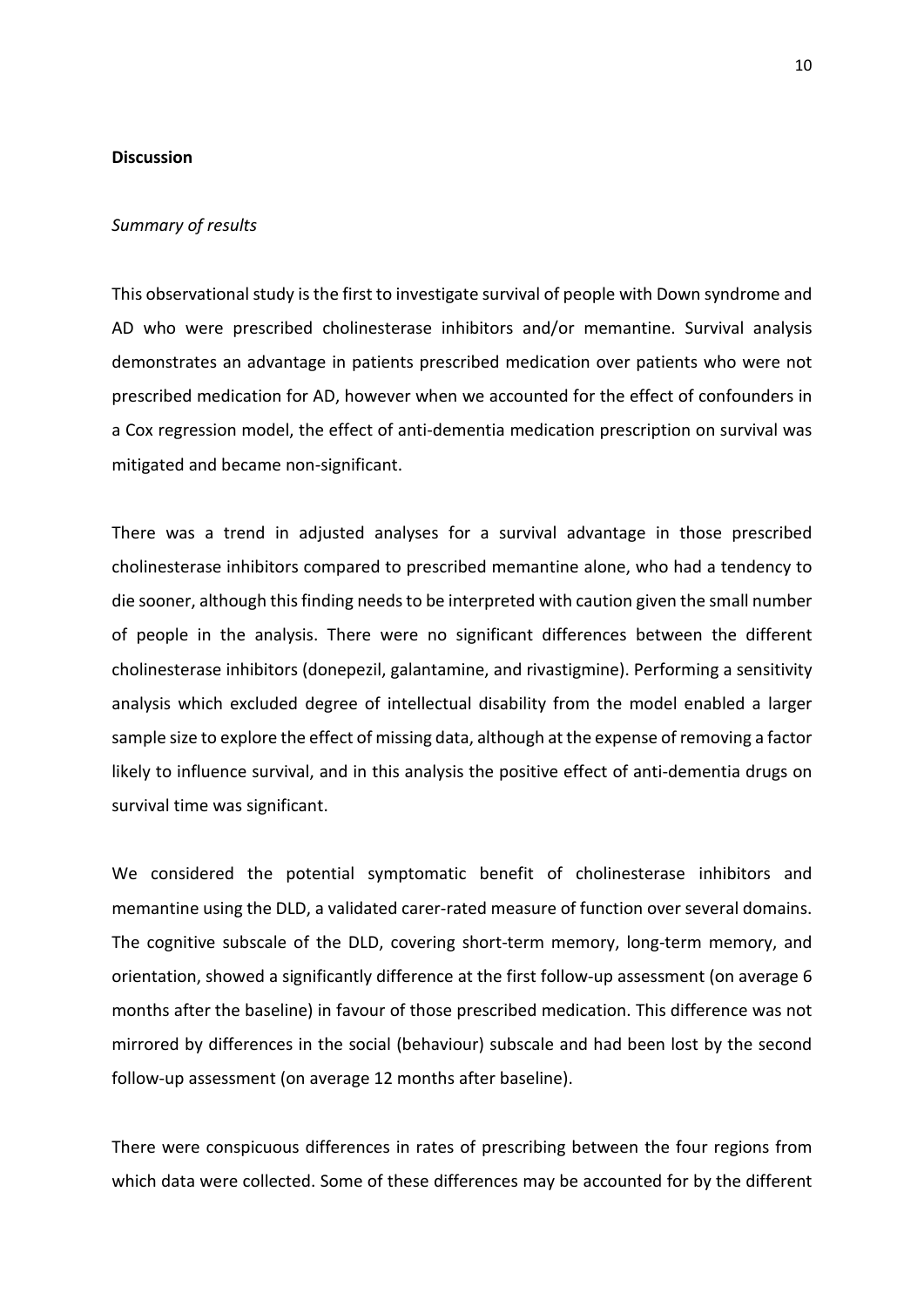clinical characteristics of people seen by each team, although as each community team could be expected to see a broadly similar group of patients, the data also highlight likely variation in practice. This is perhaps not surprising given the lack of available evidence in this area on which clinicians can base decisions. There are currently no national- or regional-level data in the UK that compare rates of diagnosis of dementia or prescribing of anti-dementia drugs in people with intellectual disability, and the prevalence of prescribing is likely to have changed over the time period that our data were derived. The results suggest that care pathways should be standardised for this group to ensure equitable treatment, given some evidence of early benefit at cognitive level.

#### *Comparison with existing literature*

The effect of anti-dementia drugs on survival in people without Down syndrome is uncertain; some studies report increased survival in people prescribed anti-dementia drugs,<sup>21,22</sup> yet other studies do not.<sup>23,24</sup> A underlying mechanism by which anti-dementia medications might reduce mortality has not been established but it has been hypothesised that the effect is mediated by protective effects of the drugs on atherosclerotic cardiovascular risk.<sup>25</sup> However the relevance of such a mechanism to people with Down syndrome might be offset by the relatively low observed rates of atherosclerotic disease in this group.<sup>26</sup>

Our results accord with a number of existing small studies that have explored the symptomatic benefit of cholinesterase inhibitors on people with Down syndrome and AD and shown potential for limited benefit of these drugs.<sup>27-31</sup> The benefit of cholinesterase inhibitors has been reported to occur within the first 3-6 months of treatment,<sup>27,32</sup> consistent with our own results. Our findings are also in keeping with recent evidence from clinical studies of cholinesterase inhibitors in adults with sporadic AD, also showing a larger response during the first 6 months of treatment,  $33$  while donepezil treatment decreased the annual rate of hippocampal atrophy in a recent randomized controlled trial in prodromal AD.<sup>34</sup> Better cognitive functioning could permit people to attend to and better manage their physical health, thus improving survival.

*Strengths and limitations of the study*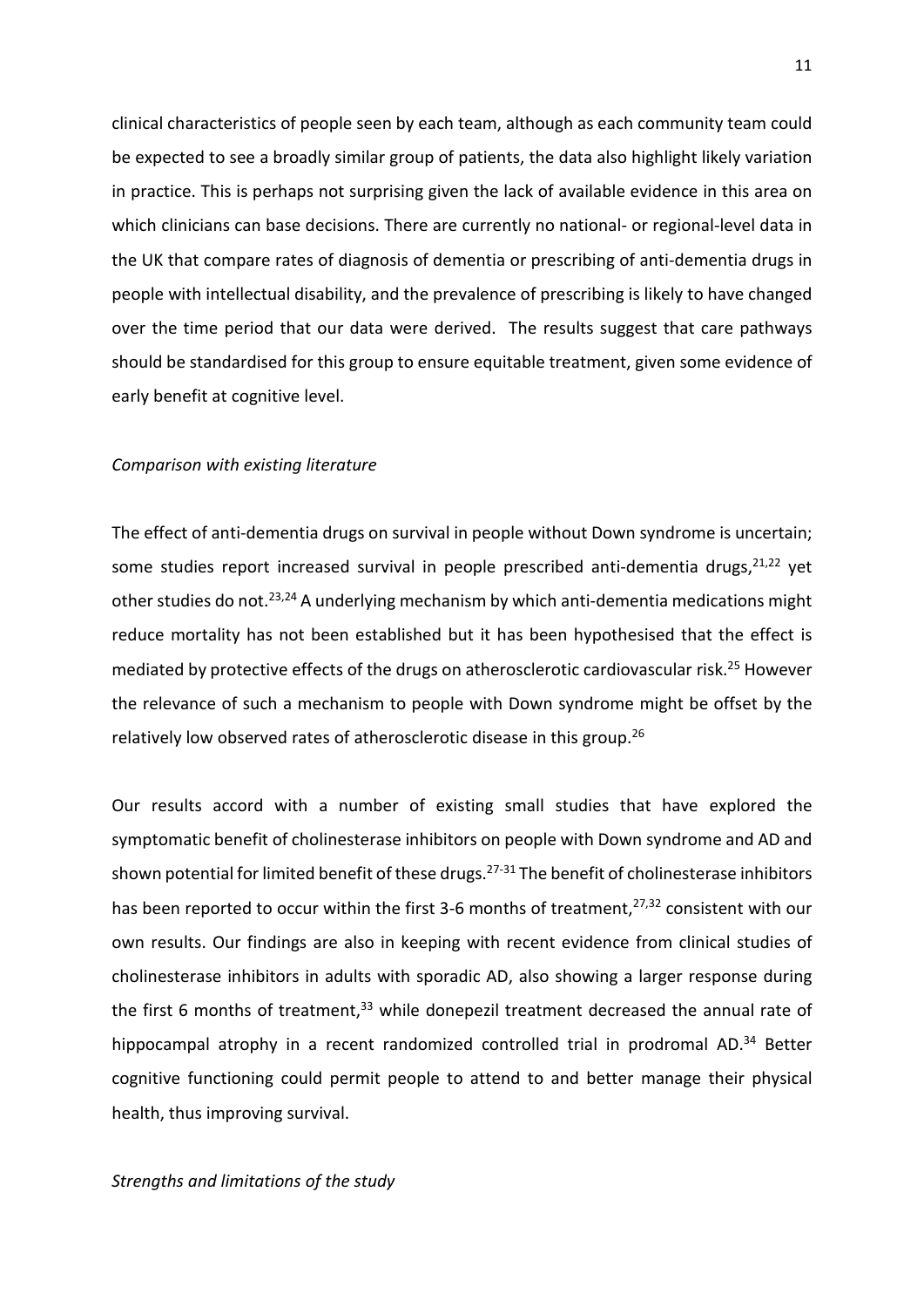This study adds to the limited evidence base on the effectiveness of anti-dementia medication in people with Down syndrome and AD. It is the first study to provide outcome data comparing different classes of anti-dementia drugs, and on the use of galantamine in this population. Data were collected over several yearsfrom a range of real-world clinical services covering urban and rural locations. The people included have a range of concomitant health issues as might be expected in a population of aging adults with Down syndrome and are likely to be representative of those who are known to specialist community services nationally.

The widespread acceptance and use of cholinesterase inhibitors and memantine in people with Down syndrome and AD in contemporary clinical care<sup>35</sup> makes it difficult to justify a controlled drug trial where some participants do not receive these drugs and the observational design of our study is therefore appropriate in this context. Our results suggest significant cognitive benefit during the initial 6 months of treatment of cholinesterase inhibitors in individuals with Down syndrome who have been diagnosed with AD, which requires further exploration.

There are certain limitations to this observational study. It is not possible to determine a causal relationship between prescription of cholinesterase inhibitors and survival. There were significant baseline differences between the groups prescribed and not prescribed antidementia medication. Those who were not prescribed medication were older, more likely to have severe/profound intellectual disability, and had more severe dementia symptoms at baseline. Although we adjusted for major measured confounders in the analysis, due to lack of randomisation the results might be subject to residual confounding and influenced by unknown or unmeasured variables that could account for some of the differences associated with medication treatment we have observed.

There are difficulties in recognising and diagnosing dementia in people with Down syndrome who have pre-existing cognitive impairment. It is possible that a small number of people may have been misdiagnosed, however we have shown in a previous study that clinical diagnoses of dementia made in these specialist teams are valid and reliable.<sup>10</sup>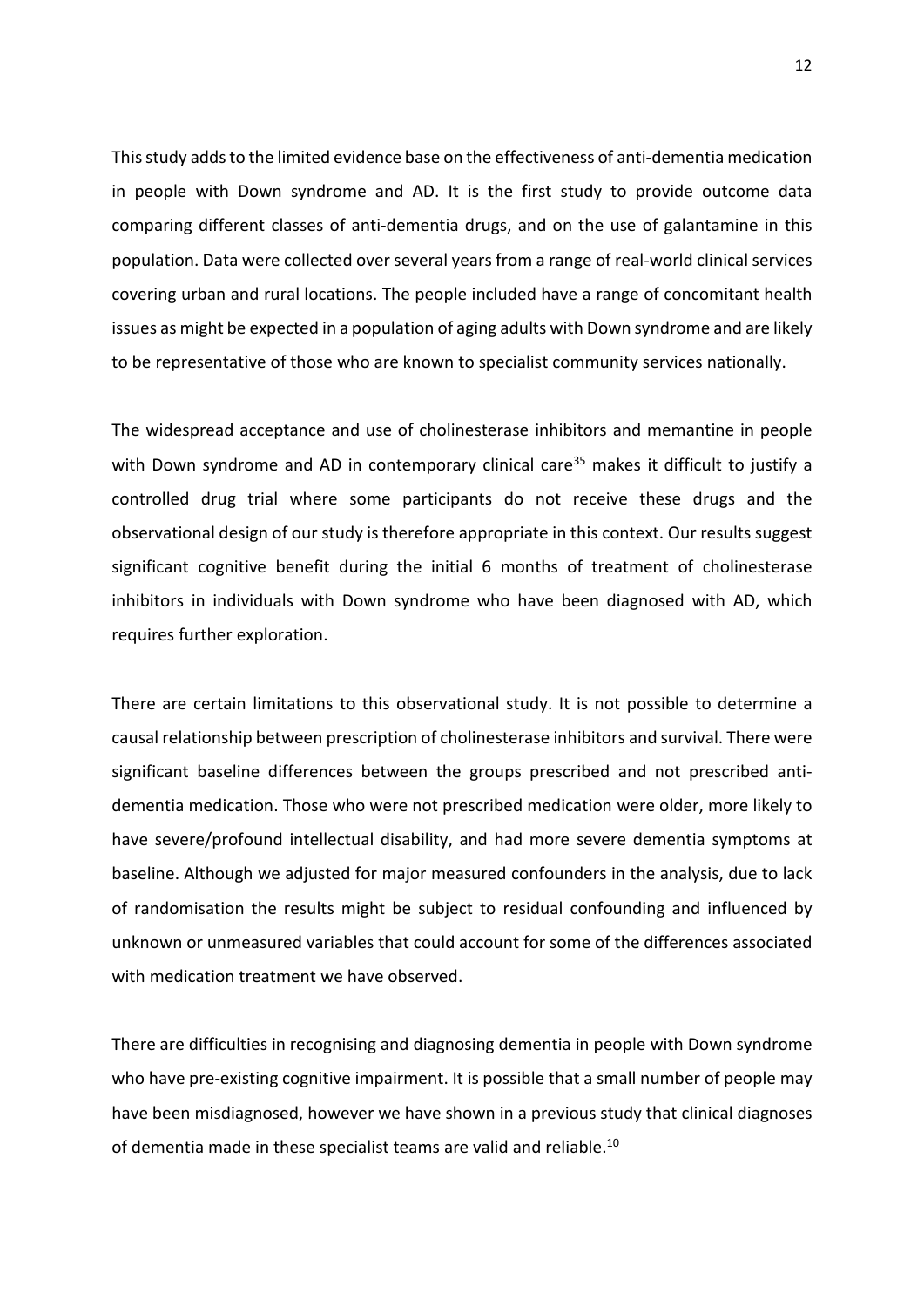Owing to this being a study using routine clinical data, there were missing data and variation in time-points of assessment that limited our analyses and the strength of the conclusions that we are able to draw. We did not have data on the dose of medication or compliance with treatment. The low numbers of people prescribed memantine prevent us from drawing strong inferences based on the obtained results; however, our results are in keeping with an RCT that has shown that this drug is not effective for AD in Down syndrome.<sup>9</sup>

Further work is needed to investigate the effect of all anti-dementia drugs on a broader set of cognitive and functional outcomes, including longer-term outcomes such as time to admission to higher care settings.

## *Implications*

While we await advances in the understanding of the pathophysiology of AD relevant to people with Down syndrome that might permit interventions to delay the onset or even prevent it,<sup>3</sup> identifying optimum treatment for those living with the disease must be a priority. Notwithstanding the limitations of this study, the results of this work lend support to the prescription of cholinesterase inhibitors as first-line pharmacological intervention for people with Down syndrome and AD and suggest that they might increase survival and reduce the rate of cognitive decline in the early stages after diagnosis. Although people with Down syndrome are likely to have co-morbid health conditions asthey age, cholinesterase inhibitors are relatively safe in this population,  $27,36$  and anecdotal evidence suggests that adverse sideeffects should not be a barrier to prescription if supplemented by regular monitoring.

AD is a major concern for people with Down syndrome who are increasingly living into older age. Dementia has wide-ranging implications for the person affected, their family and paid carers, and the system of medical and social supports that are likely to require as the disease progresses.<sup>37</sup> Early diagnosis and improved care pathways are likely to impact positively on the provision of other aspects of care. A clinical trial of treatment with cholinesterase inhibitors during the early symptomatic stages of cognitive decline in Down syndrome before a formal dementia diagnosis should be considered to test whether early response can be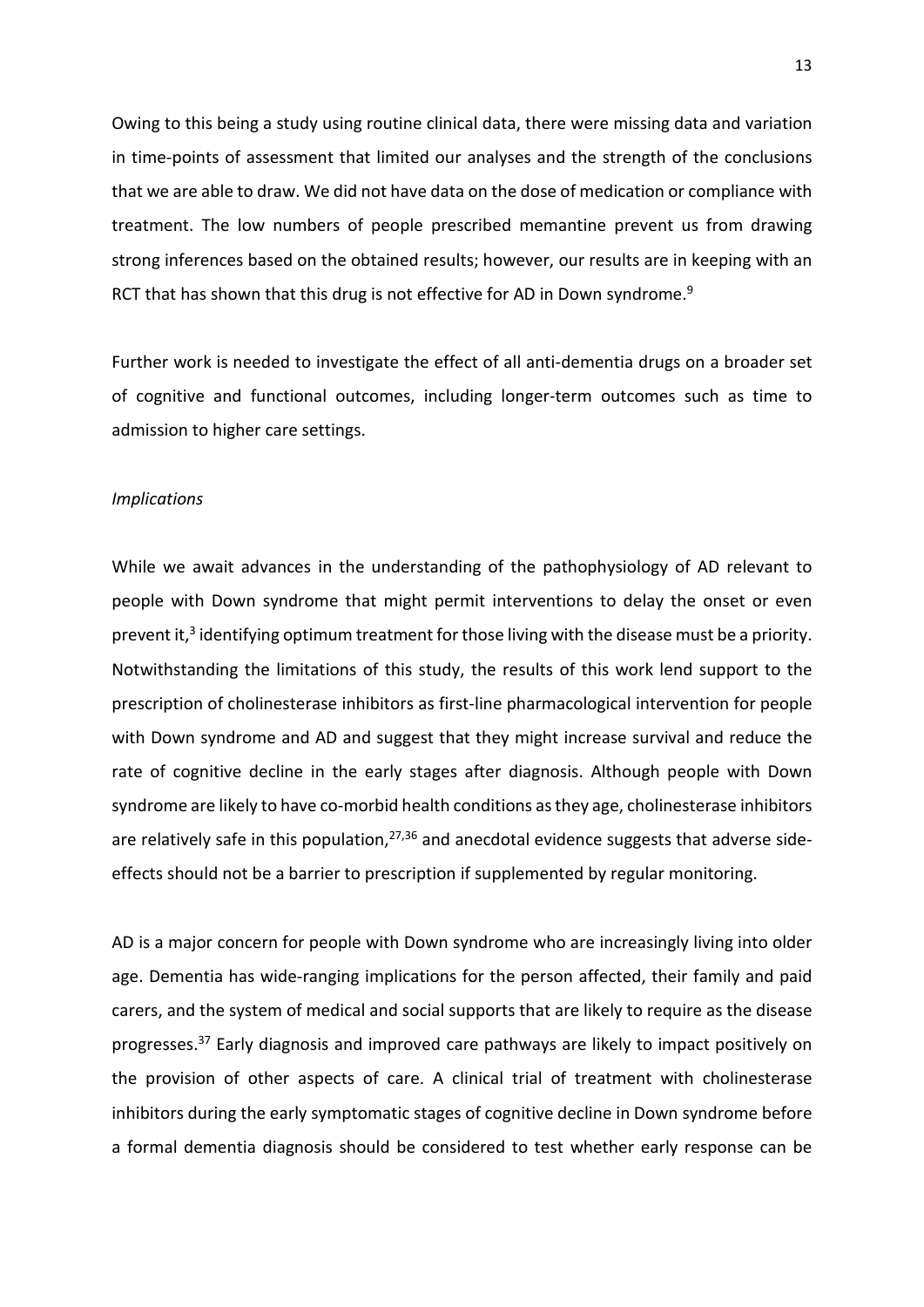maximized, and to determine if cognitive benefit is related to functional improvement and is of cost benefit.

# **Acknowledgements**

Funding towards this study has been provided by the Baily Thomas Charitable Fund. The authors wish to thank the clinicians and services that submitted data to the ADSID database.

# **Contribution statement**

AS and JMcC conceived the study and obtained the funding. All authors were involved in the design of the study and data collection or handling. KR conducted the statistical analysis. NE, RS, AS, AH and KR interpreted the results. RS, AS, AH and KR drafted the manuscript and all authors reviewed and approved the final version. RS is guarantor.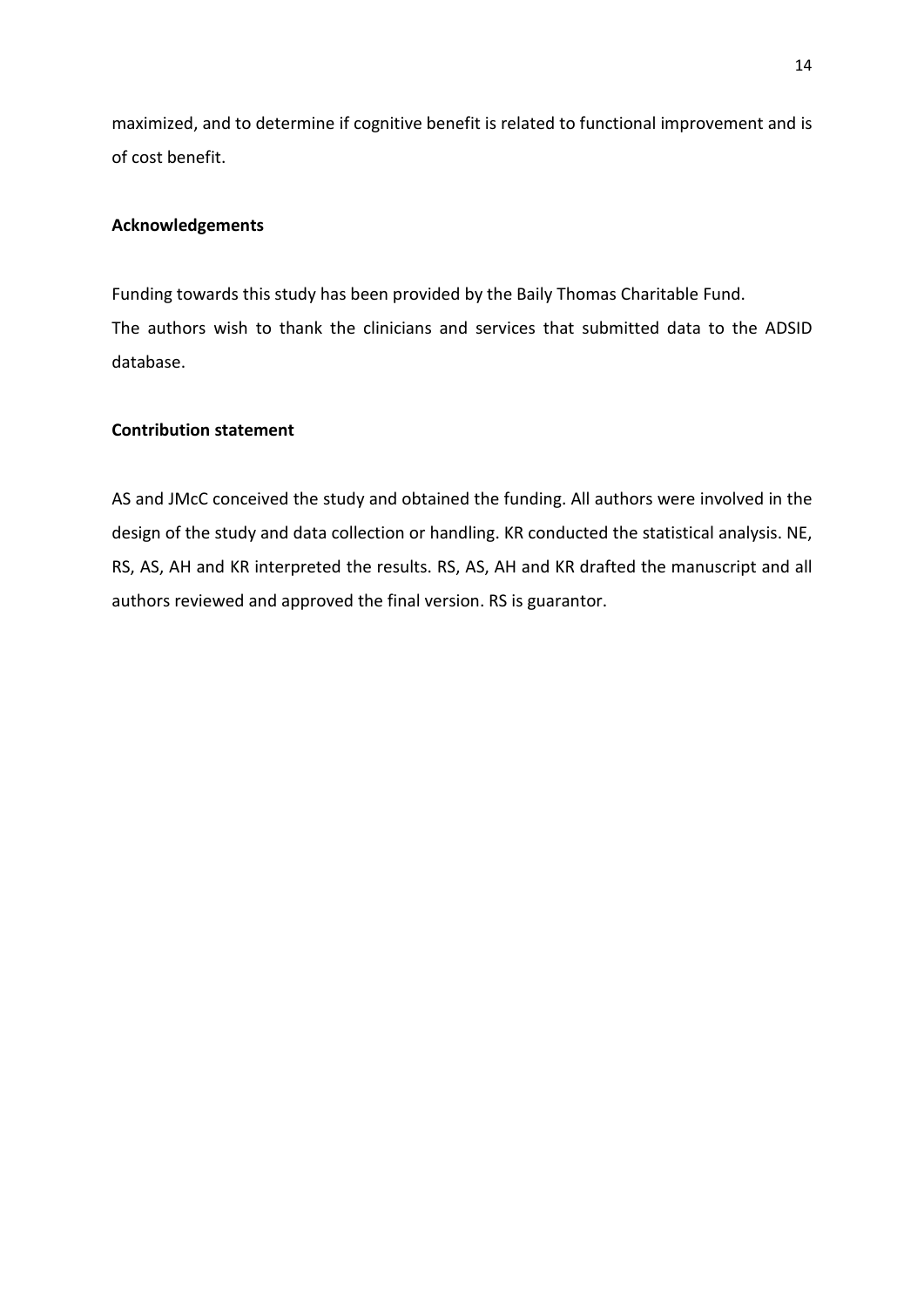## **References**

1. Yang Q, Rasmussen SA, Friedman J. Mortality associated with Down's syndrome in the USA from 1983 to 1997: a population-based study. *Lancet* 2002; **359**: 1019-25.

2. Englund A, Jonsson B, Zander CS, Gustafsson J, Annerén G. Changes in mortality and causes of death in the Swedish Down syndrome population. *Am J Med Genet A* 2013; **161**: 642-9.

3. Wiseman FK, Al-Janabi T, Hardy J, et al. A genetic cause of Alzheimer disease: mechanistic insights from Down syndrome. *Nat Rev Neurosci* 2015; **16**: 564-74.

4. Birks JS. Cholinesterase inhibitors for Alzheimer's disease. *The Cochrane Library* 2006; **1:** CD005593.

5. McShane R, Areosa Sastre A, Minakaran N. Memantine for dementia. *The Cochrane Library* 2006; **2:** CD003154.

6. Mohan M, Bennett C, Carpenter PK. Galantamine for dementia in people with Down syndrome. *The Cochrane Library* 2009; **1:** CD007656.

7. Mohan M, Bennett C, Carpenter PK. Rivastigmine for dementia in people with Down syndrome. *The Cochrane Library* 2009; **1:** CD007658.

8. Mohan M, Carpenter PK, Bennett C. Donepezil for dementia in people with Down syndrome. *The Cochrane Library* 2009; **1:** CD007178.

9. Hanney M, Prasher V, Williams N, et al. Memantine for dementia in adults older than 40 years with Down's syndrome (MEADOWS): a randomised, double-blind, placebocontrolled trial. *Lancet* 2012; **379**: 528-36.

10. Sheehan R, Sinai A, Bass N, et al. Dementia diagnostic criteria in Down syndrome. *Int J Geriatr Psychiatry* 2015; **30**: 857-63.

11. Royal College of Psychiatrists and the British Psychological Society. Dementia and People with Intellectual Disabilities Leicester, UK: The British Psychological Society; 2015.

12. Evenhuis HM, Kengen MMF, L EHA. Dementia questionnaire for people with learning disabilities (DLD). UK adaptation. Antonio, TX: Harcourt Assessment; 2007.

13. Evenhuis H. Evaluation of a screening instrument for dementia in ageing mentally retarded persons. *J Intell Disabil Res* 1992; **36**: 337-47.

14. Prasher V. Dementia questionnaire for persons with mental retardation (DMR): modified criteria for adults with Down's syndrome. *J Appl Res Intellect* 1997; **10**: 54-60.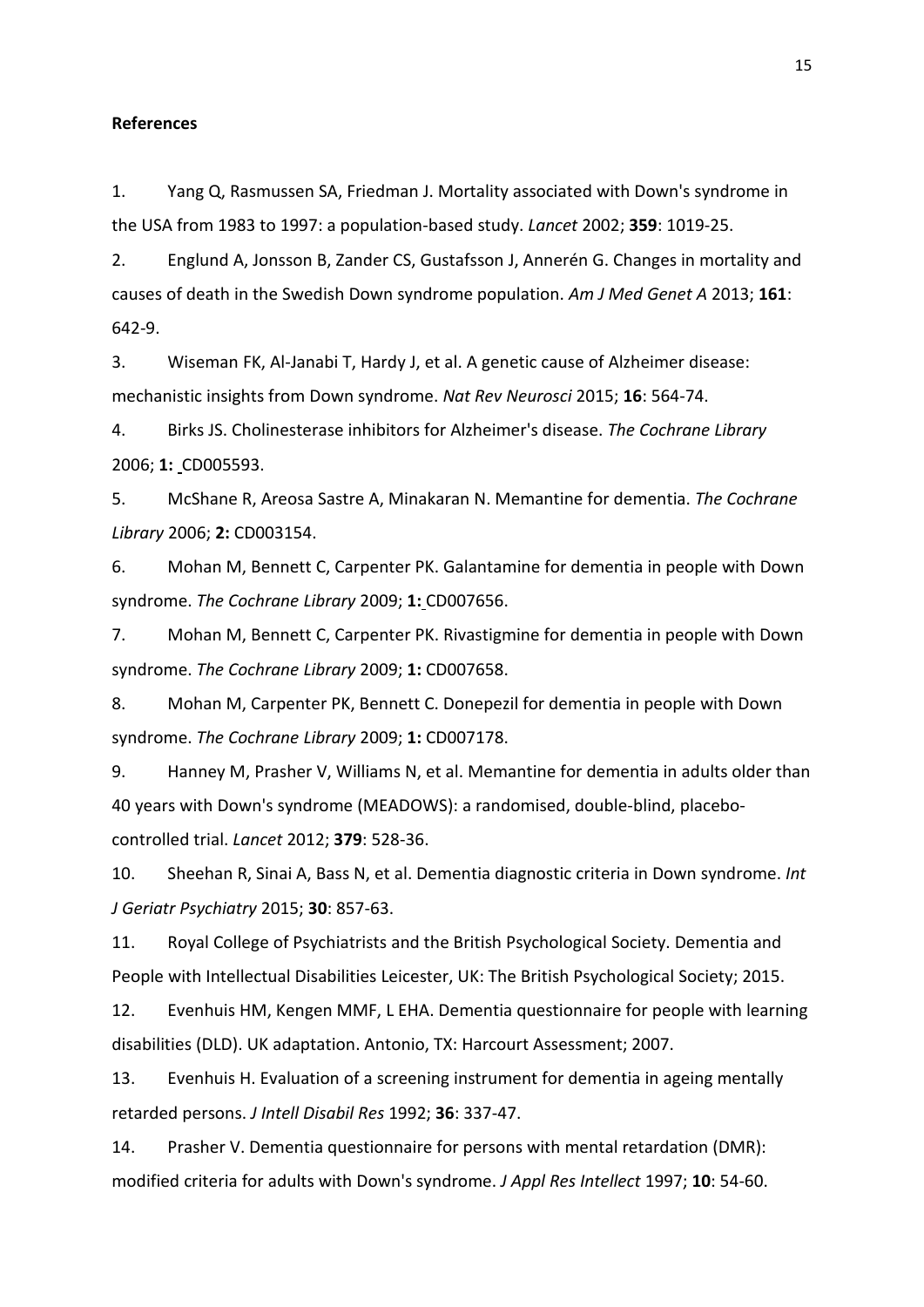15. McCarron M, McCallion P, Reilly E, Mulryan N. A prospective 14‐year longitudinal follow‐up of dementia in persons with Down syndrome. *J Intell Disabil Res* 2014; **58**: 61-70.

16. Altman D. Practical statistics for medical research. London: Chapman and Hall; 1991.

17. Lee ET. Nonparametric methods of estimating survival functions. In: Lee ET, Wang J, editors. Statistical methods for survival data analysis. 3rd edition ed. Hoboken, New Jersey: John Wiley & Sons; 2003. p. 64-105.

18. Harrell F. Regression modeling strategies: with applications to linear models, logistic and ordinal regression, and survival analysis. New York: Springer; 2015.

19. Mickey R, Greenland S. A study of the impact of confounder-selection criteria on effect estimation. *Am J Epidemiol* 1989; **129**: 125-37.

20. Ambler G, Seaman S, Omar R. An evaluation of penalised survival methods for developing prognostic models with rare events. *Stat Med* 2012; **31**: 1150-61.

21. Wu C-Y, Hu H-Y, Chow L-H, et al. The Effects of Anti-Dementia and Nootropic Treatments on the Mortality of Patients with Dementia: A Population-Based Cohort Study in Taiwan. *PloS one* 2015; **10**: e0130993.

22. Zhu CW, Livote EE, Scarmeas N, et al. Long-term associations between cholinesterase inhibitors and memantine use and health outcomes among patients with Alzheimer's disease. *Alzheimers Dement* 2013; **9**: 733-40.

23. Suh G-H, Ryu S-H, Lee D-W, et al. Cholinesterase inhibitors for Alzheimer disease: do they provide more than symptomatic benefits? *Am Geriatr Psychiatry* 2011; **19**: 266-73.

24. Rountree SD, Chan W, Pavlik VN, Darby EJ, Doody RS. Factors that influence survival in a probable Alzheimer disease cohort. *Alzheimers Res Ther* 2012; **4**: 16.

25. Nordström P, Religa D, Wimo A, Winblad B, Eriksdotter M. The use of cholinesterase inhibitors and the risk of myocardial infarction and death: a nationwide cohort study in subjects with Alzheimer's disease. *Eur Heart J* 2013; **34**: 2585-91.

26. Vis J, Duffels M, Winter M, et al. Down syndrome: a cardiovascular perspective. *J Intell Disabil Res* 2009; **53**: 419-25.

27. Lott IT, Osann K, Doran E, Nelson L. Down syndrome and Alzheimer disease: response to donepezil. *Arch Neurol* 2002; **59**: 1133-6.

28. Prasher V, Fung N, Adams C. Rivastigmine in the treatment of dementia in Alzheimer's disease in adults with Down syndrome. *Int J Geriatr Psychiatry* 2005; **20**: 496-7.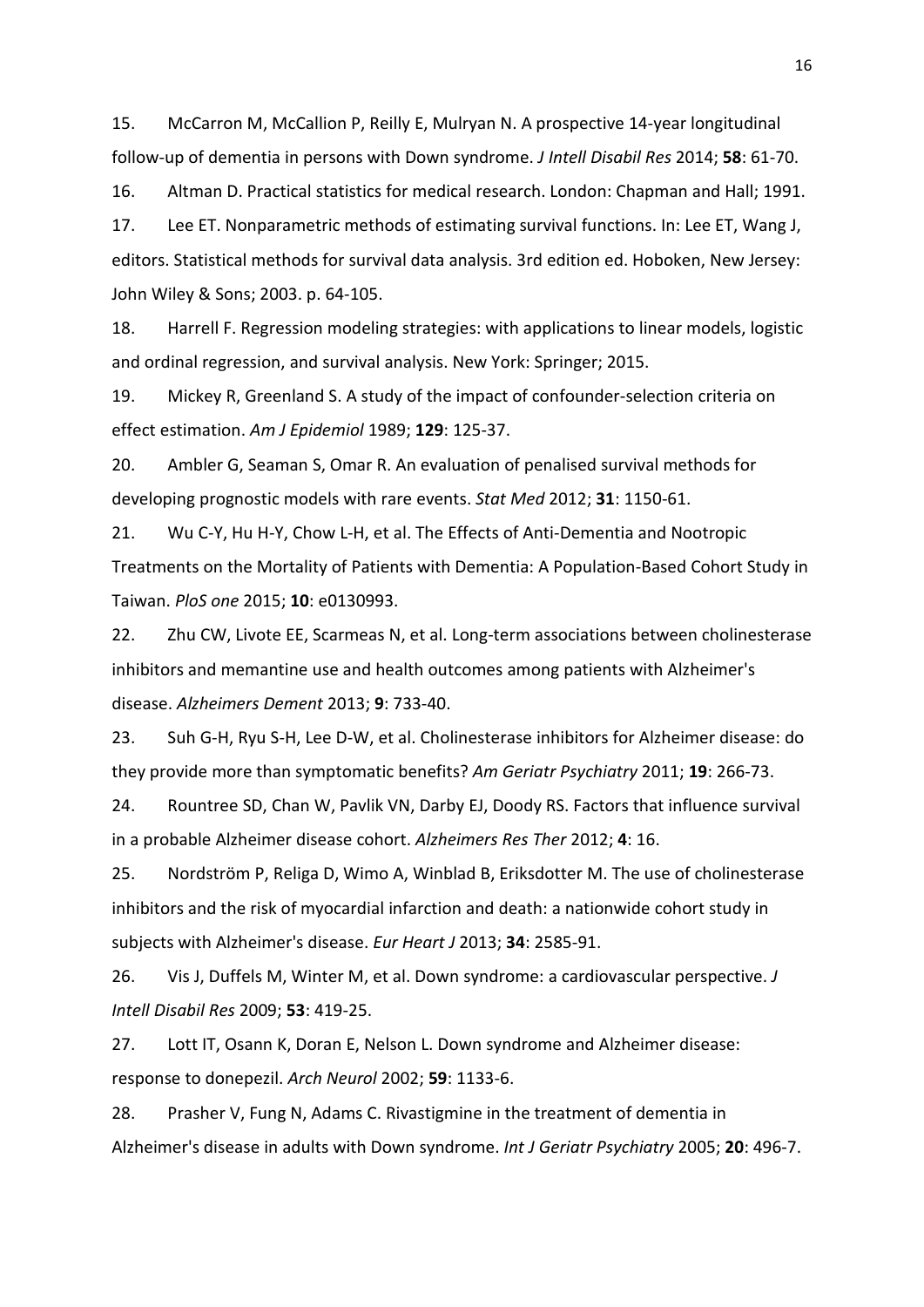29. Prasher V, Huxley A, Haque M. A 24-week, double-blind, placebo-controlled trial of donepezil in patients with Down syndrome and Alzheimer's disease—pilot study. *Int J Geriatr Psychiatry* 2002; **17**: 270-8.

30. Prasher V, Sachdeva N, Adams C, Haque M. Rivastigmine transdermal patches in the treatment of dementia in Alzheimer's disease in adults with Down syndrome‐pilot study. *Int J Geriatr Psychiatry* 2013; **28**: 219-20.

31. Atri A, Hendrix SB, Pejović V, et al. Cumulative, additive benefits of memantinedonepezil combination over component monotherapies in moderate to severe Alzheimer's dementia: a pooled area under the curve analysis. *Alzheimers Res Ther* 2015; **7**: 28.

32. Kishnani PS, Sullivan JA, Walter BK, Spiridigliozzi GA, Doraiswamy PM, Krishnan KRR. Cholinergic therapy for Down's syndrome. *Lancet* 1999; **353**: 1064-5.

33. Perera G, Khondoker M, Broadbent M, Breen G, Stewart R. Factors associated with response to acetylcholinesterase inhibition in dementia: a cohort study from a secondary mental health care case register in London. *PloS one* 2014; **9**: e109484.

34. Dubois B, Chupin M, Hampel H, et al. Donepezil decreases annual rate of hippocampal atrophy in suspected prodromal Alzheimer's disease. *Alzheimers Dement* 2015; **11**: 1041-9.

35. National Institute for Health and Care Excellence. Dementia: supporting people with dementia and their carers in health and social care [CG42]. London: National Institute for Health and Care Excellence; 2006.

36. Kishnani PS, Spiridigliozzi GA, Heller JH, Sullivan JA, Doraiswamy PM, Krishnan KRR. Donepezil for Down's syndrome. *Am J Psychiatry* 2001; **158**: 143-.

37. Janicki MP, Dalton AJ. Prevalence of dementia and impact on intellectual disability services. *Ment Retard* 2000; **38**: 276-88.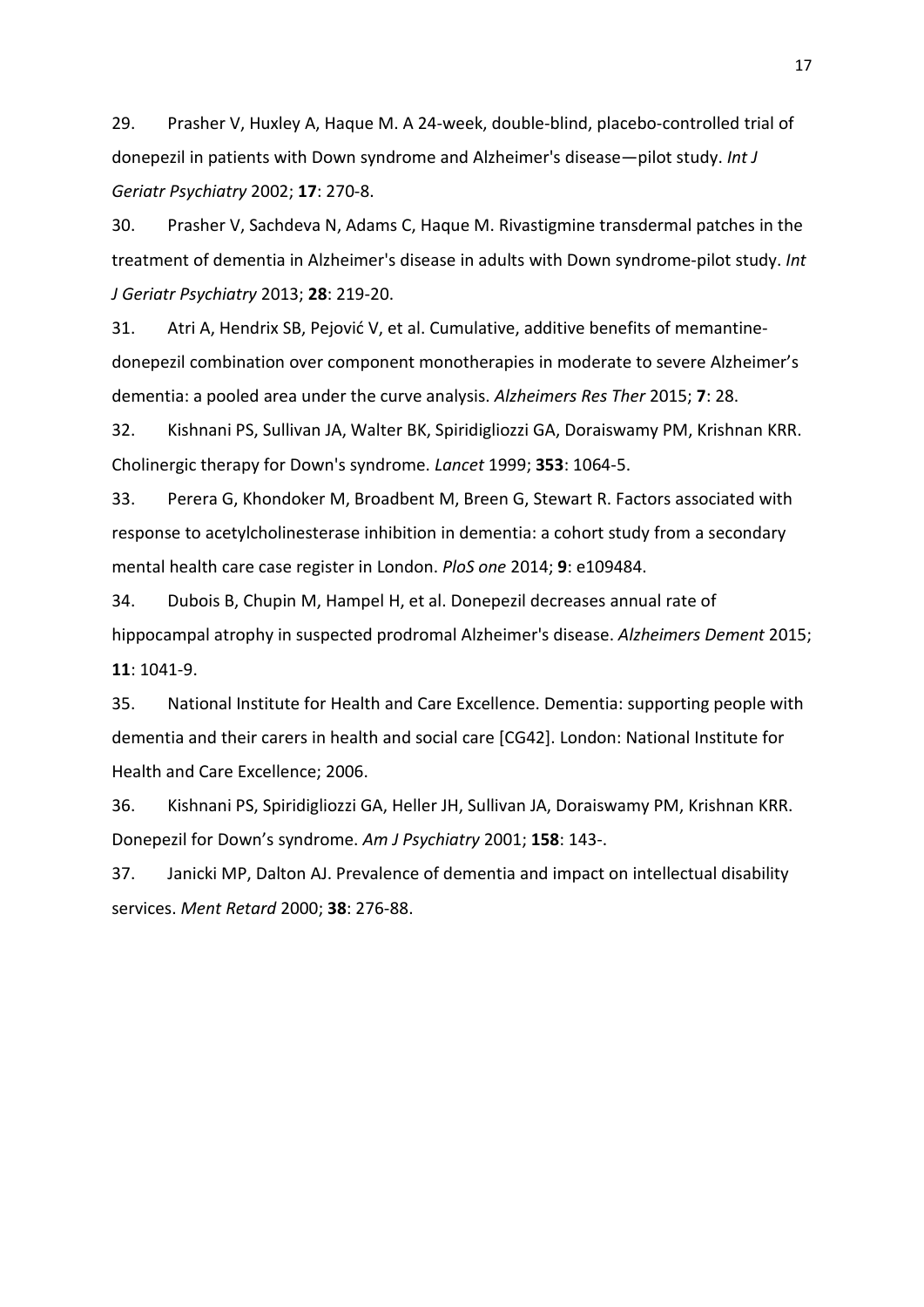|                                        | Prescribed medication |               |               |          |
|----------------------------------------|-----------------------|---------------|---------------|----------|
|                                        | <b>Summary</b>        | No (n=165)    | Yes (n=145)   | p-value* |
|                                        | statistic             |               |               |          |
| Follow-up (years)                      | Mean (SD)             | 5.61(4.97)    | 4.79 (4.49)   | 0.0639   |
| Age at diagnosis (n=310)               | Mean (SD)             | 56.55 (6.40)  | 53.81 (6.63)  | 0.0003   |
| <b>Gender (n=310)</b>                  |                       |               |               | 0.290    |
| Male (n=174)                           | n (%)                 | 88 (51%)      | 86 (49%)      |          |
| Female (n=136)                         | n (%)                 | 77 (57%)      | 59 (43%)      |          |
| <b>Intellectual Disability (n=212)</b> |                       |               |               | < 0.0001 |
| Mild $(n=51)$                          | n (%)                 | 6(12%)        | 45 (88%)      |          |
| Moderate (n=58)                        | n (%)                 | 19 (33%)      | 39 (67%)      |          |
| Severe - profound (n=103)              | n (%)                 | 57 (55%)      | 46 (45%)      |          |
| <b>Region (n=310)</b>                  |                       |               |               | < 0.0001 |
| Region A (n=66)                        | n (%)                 | 32 (48%)      | 34 (52%)      |          |
| Region B (n=85)                        | n (%)                 | 6(7%)         | 79 (93%)      |          |
| Region C (n=32)                        | n (%)                 | 8 (25%)       | 24 (75%)      |          |
| Region D (n=127)                       | n (%)                 | 117 (92%)     | 10 (8%)       |          |
| Thyroid disease (n=175)                |                       |               |               | 0.079    |
| Yes (n=86)                             | n (%)                 | 51 (59%)      | 35 (41%)      |          |
| No (n=89)                              | n (%)                 | 64 (72%)      | 25 (28%)      |          |
| Epilepsy (n=262)                       |                       |               |               | 0.172    |
| Yes (n=52)                             | n (%)                 | 31 (60%)      | 21 (40%)      |          |
| No (n=210)                             | n (%)                 | 103 (49%)     | 107 (51%)     |          |
| Sensory impairment (n=176)             |                       |               |               | 0.692    |
| Yes (n=122)                            | n (%)                 | 85 (70%)      | 37 (30%)      |          |
| No $(n=54)$                            | n (%)                 | 36 (67%)      | 18 (33%)      |          |
| Depression (n=162)                     |                       |               |               | 0.883    |
| Yes (n=27)                             | n (%)                 | 17 (63%)      | 10 (37%)      |          |
| No (n=135)                             | n (%)                 | 87 (64%)      | 48 (36%)      |          |
| Dementia severity at diagnosis (n=52)  |                       |               |               | 0.255    |
| Early ( $n=38$ )                       | n (%)                 | 18 (47%)      | 20 (53%)      |          |
| Middle $(n=13)$                        | n (%)                 | 9(69%)        | 4 (31%)       |          |
| Late $(n=1)$                           | n (%)                 | 1 (100%)      | $0(0\%)$      |          |
| <b>DLD score at diagnosis</b>          |                       |               |               |          |
| Sum of Cognitive Scores (n=136)        | Mean (SD)             | 30.54 (9.60)  | 25.35 (11.00) | 0.0247   |
| Sum of Social Scores (n=133)           | Mean (SD)             | 28.32 (13.17) | 20.84 (10.60) | 0.0126   |
| Total (n=139)                          | Mean (SD)             | 55.92 (21.46) | 45.04 (20.30) | 0.0266   |

**Table 1 -** Comparison of baseline demographic and clinical characteristics by anti-dementia medication status of the study participants (n=310)

\*p-values obtained from: two-sample independent t-test, Mann-Whitney U test, and Chisquare tests as appropriate for the scale and distribution of the variable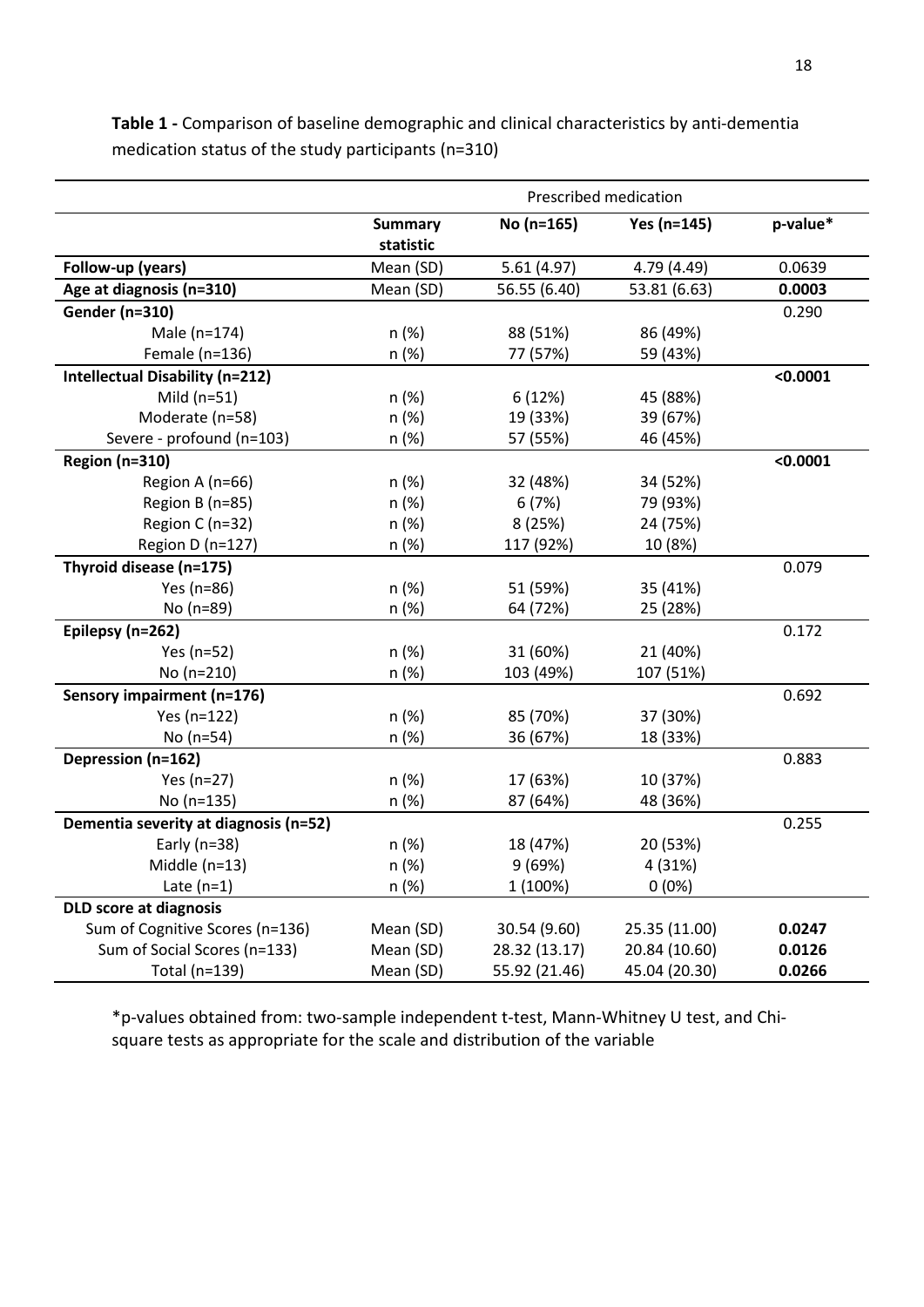

**Figure 1a -** Kaplan-Meier survival curve of those prescribed anti-dementia medication and those not prescribed anti-dementia medication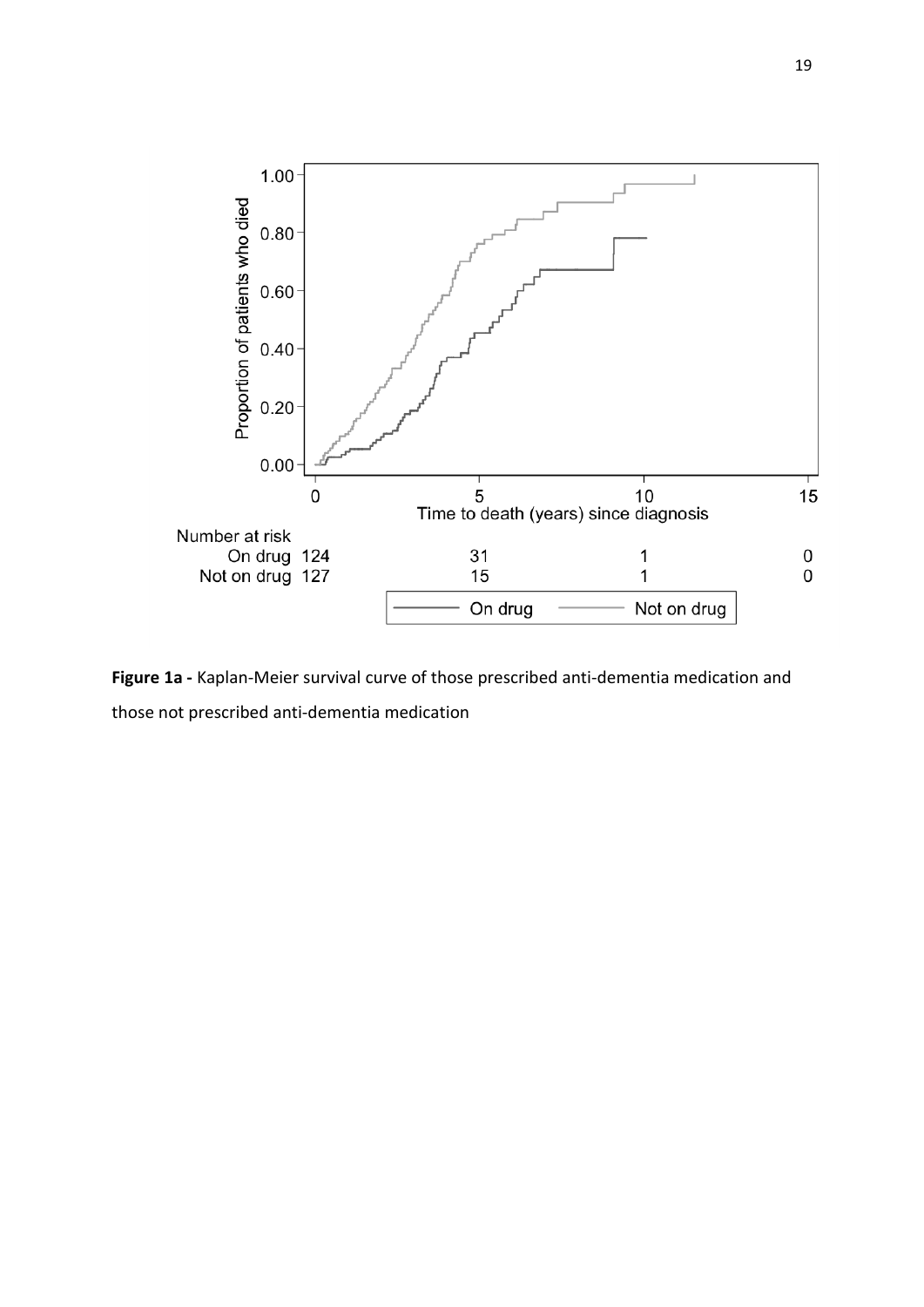

**Figure 1a -** Kaplan-Meier survival curve of those prescribed anti-dementia medication and those not prescribed anti-dementia medication (by drug type)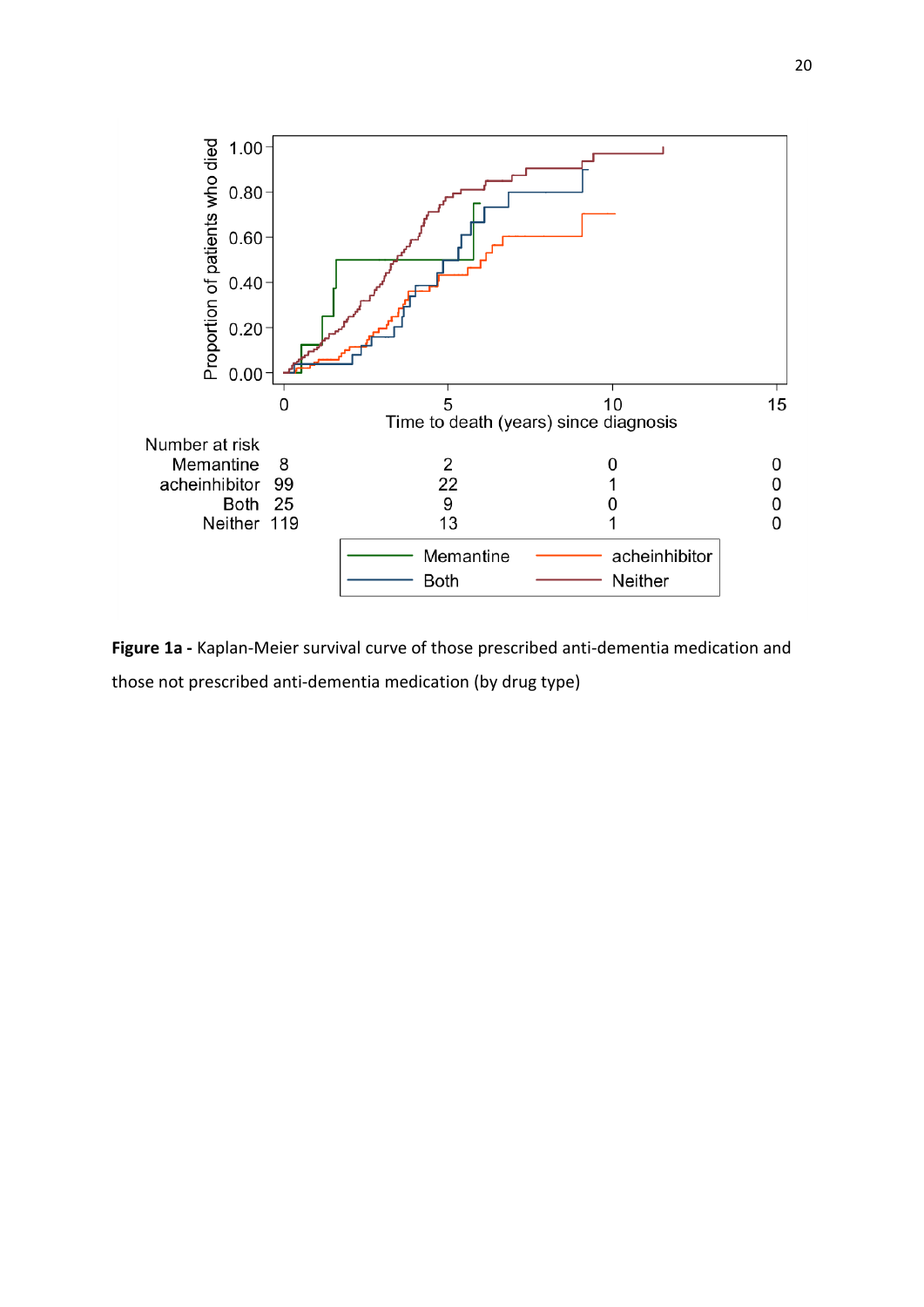|                                 | <b>Unadjusted analysis</b> |          | <b>Adjusted analysis*</b> |         |
|---------------------------------|----------------------------|----------|---------------------------|---------|
|                                 | HR (95 % CI)               | p-value  | HR (95 % CI)              | p-value |
| On medication (n=255)           |                            |          |                           |         |
| Yes                             | 0.46(0.33, 0.66)           | < 0.0001 | 0.65(0.32, 1.32)          | 0.235   |
| No.                             | Reference                  |          |                           |         |
| <b>Medication class (n=303)</b> |                            | 0.0002   |                           | 0.0788  |
| Memantine alone (n=8)           | 1.02(0.41, 2.53)           |          | 2.05 (0.62, 6.78)         |         |
| AChE-inhibitor alone (n=105)    | 0.41(0.27, 0.62)           |          | 0.59(0.28, 1.23)          |         |
| Both $(n=26)$                   | 0.57(0.33, 0.97)           |          | 0.81(0.32, 2.09)          |         |
| Neither (n=164)                 | Reference                  |          |                           |         |
| Type of medication (n=251)      |                            | 0.0001   |                           | 0.165   |
| Donepezil (n=31)                | 0.22(0.09, 0.54)           |          | 0.50(0.17, 1.50)          |         |
| Rivastigmine (n=41)             | 0.71(0.42, 1.19)           |          | 0.58(0.25, 1.35)          |         |
| Galantamine (n=51)              | 0.44(0.27, 0.70)           |          | 0.55(0.23, 1.31)          |         |
| Combination of drug $(n=9)^+$   | 0.26(0.10, 0.73)           |          | 0.26(0.08, 0.85)          |         |
| Neither (n=171)                 | Reference                  |          | Reference                 |         |

**Table 2 -** Adjusted and unadjusted hazard ration (HR) for death, derived from a Cox regression model

† Some subjects are on two medications: donepezil and rivastigmine (n=1), donepezil and galantamine (n=1), and rivastigmine and galantamine (n=7)

**\*** The model included: age at diagnosis, gender, region, and level of ID